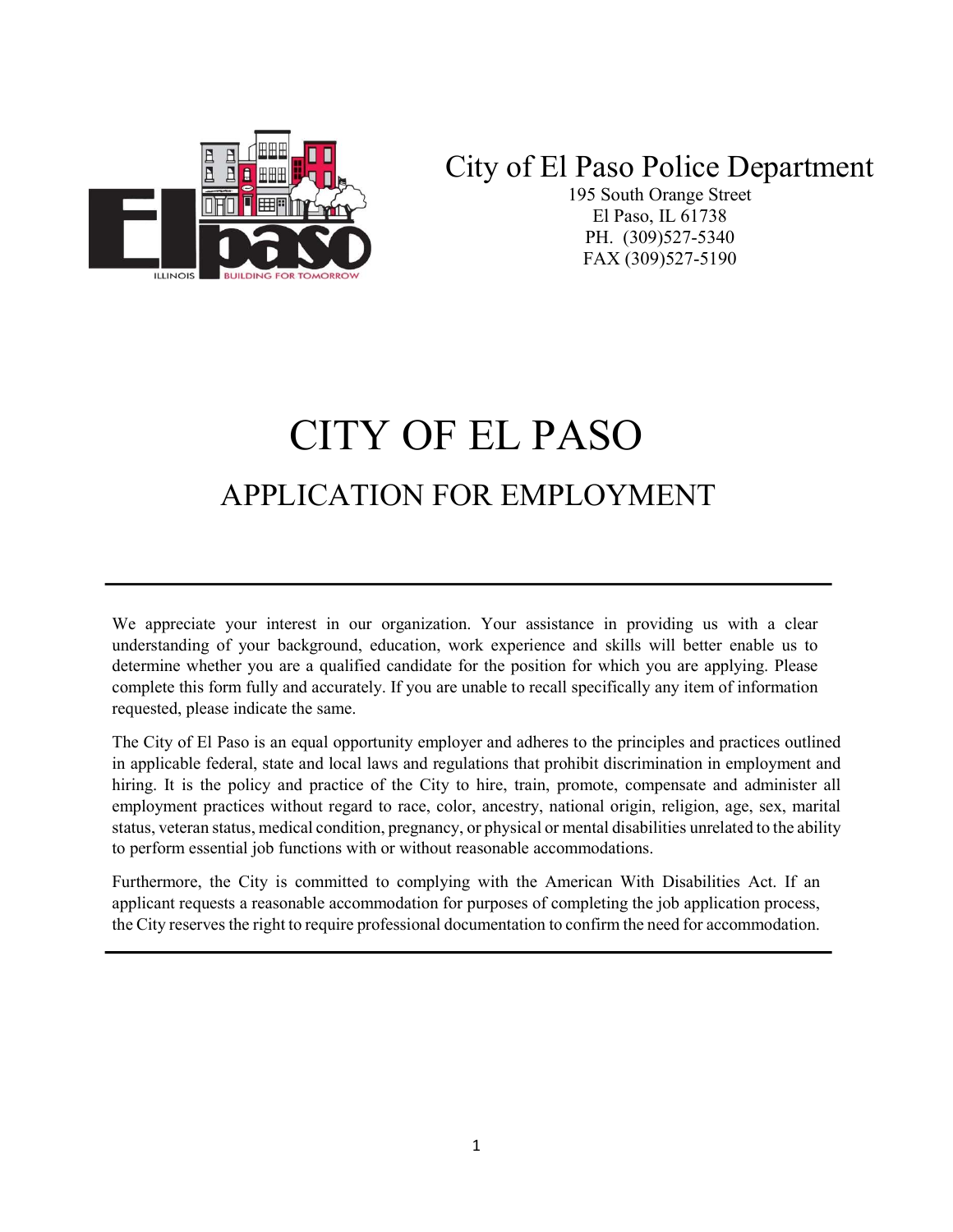# PERSONAL INFORMATION

|                                                                                                                                                                                                                                | Name: Name and the set of the set of the set of the set of the set of the set of the set of the set of the set of the set of the set of the set of the set of the set of the set of the set of the set of the set of the set o | First Name                              |                                          |                     |        |
|--------------------------------------------------------------------------------------------------------------------------------------------------------------------------------------------------------------------------------|--------------------------------------------------------------------------------------------------------------------------------------------------------------------------------------------------------------------------------|-----------------------------------------|------------------------------------------|---------------------|--------|
| Last Name                                                                                                                                                                                                                      |                                                                                                                                                                                                                                |                                         |                                          | MI                  |        |
|                                                                                                                                                                                                                                |                                                                                                                                                                                                                                |                                         |                                          |                     |        |
| Address: Street/Apt. #                                                                                                                                                                                                         |                                                                                                                                                                                                                                | City/State                              | Zip Code                                 |                     | County |
| Home Phone: North Phone: North Phone: North Phone: North Phone: North Phone: North Phone: North Phone: North Phone: North Phone: North Phone: North Phone: North Phone: North Phone: North Phone: North Phone: North Phone: No |                                                                                                                                                                                                                                |                                         |                                          |                     |        |
|                                                                                                                                                                                                                                |                                                                                                                                                                                                                                |                                         |                                          |                     |        |
|                                                                                                                                                                                                                                | POSITION APPLIED FOR AND AVAILABILITY                                                                                                                                                                                          |                                         |                                          |                     |        |
|                                                                                                                                                                                                                                |                                                                                                                                                                                                                                |                                         |                                          |                     |        |
|                                                                                                                                                                                                                                | Preferred Status: Full Time □ Part Time □                                                                                                                                                                                      |                                         |                                          |                     |        |
|                                                                                                                                                                                                                                |                                                                                                                                                                                                                                |                                         |                                          |                     |        |
|                                                                                                                                                                                                                                | SPECIAL TRAINING/EDUCATIONAL HISTORY                                                                                                                                                                                           |                                         |                                          |                     |        |
| Check Highest                                                                                                                                                                                                                  | High School                                                                                                                                                                                                                    | College                                 |                                          | Post Graduate       |        |
|                                                                                                                                                                                                                                | Grade Completed: $\Box 9 \Box 10 \Box 11 \Box 12$                                                                                                                                                                              | $\Box$ 13 $\Box$ 14 $\Box$ 15 $\Box$ 16 | $\Box 1 \Box 2 \Box$ Masters $\Box$ PhD. |                     |        |
| School                                                                                                                                                                                                                         | Name/City/State                                                                                                                                                                                                                | Years<br>Complete                       | Grad.<br>${\rm Y/N}$                     | Degree/Cert   Major |        |
| High School                                                                                                                                                                                                                    |                                                                                                                                                                                                                                |                                         |                                          |                     |        |
|                                                                                                                                                                                                                                |                                                                                                                                                                                                                                |                                         |                                          |                     |        |
| College                                                                                                                                                                                                                        |                                                                                                                                                                                                                                |                                         |                                          |                     |        |
|                                                                                                                                                                                                                                |                                                                                                                                                                                                                                |                                         |                                          |                     |        |
| Post Graduate                                                                                                                                                                                                                  |                                                                                                                                                                                                                                |                                         |                                          |                     |        |
|                                                                                                                                                                                                                                |                                                                                                                                                                                                                                |                                         |                                          |                     |        |
|                                                                                                                                                                                                                                |                                                                                                                                                                                                                                |                                         |                                          |                     |        |
| Other                                                                                                                                                                                                                          |                                                                                                                                                                                                                                |                                         |                                          |                     |        |
| Other                                                                                                                                                                                                                          |                                                                                                                                                                                                                                |                                         |                                          |                     |        |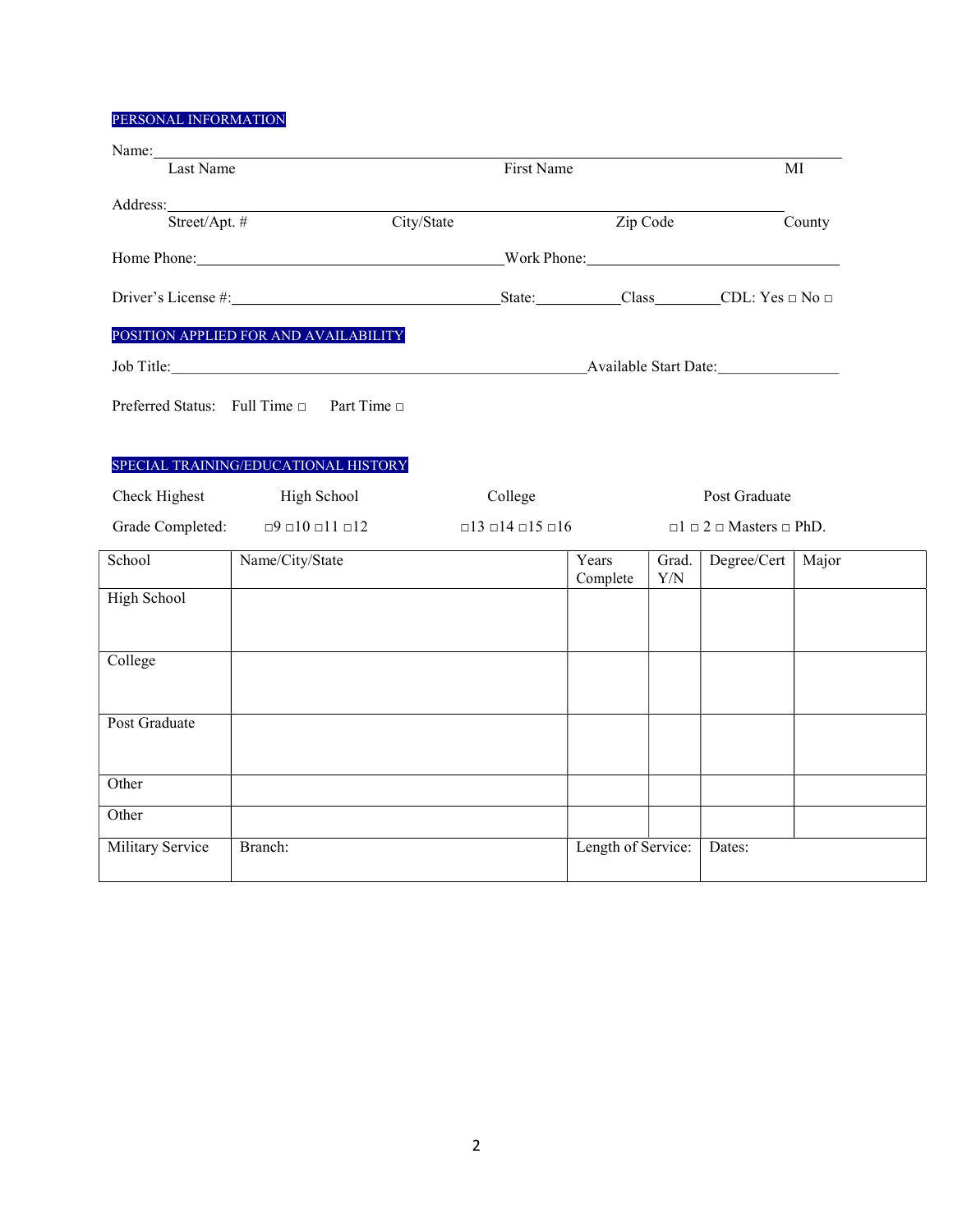Please list only your current and 3 previous employers, starting with your current employer. If you are not presently employed, start with your most recent employer and list 3 employers. EMPLOYMENT HISTORY Firm Name: \_ Phone Number: Address: Street City/State City/State Zip Code Position Title: Supervisor Name & Title: Supervisor Name & Title: Employment Dates: From To Beginning Salary: \$ Are you currently working for this employer? Yes  $\Box$  No  $\Box$  If yes, may we contact? Yes  $\Box$  No  $\Box$ If no, please specify reason for leaving. The subset of the set of the set of the set of the set of the set of the set of the set of the set of the set of the set of the set of the set of the set of the set of the set of t Describe your job functions and responsibilities: EMPLOYMENT HISTORY Firm Name: **Example 2018** Phone Number: Address: Street City/State Zip Code Position Title: Note that the set of the set of the set of the set of the set of the set of the set of the set of the set of the set of the set of the set of the set of the set of the set of the set of the set of the set o Supervisor Name & Title: Employment Dates: From To Beginning Salary: \$ Ending Salary: \$ Are you currently working for this employer? Yes  $\Box$  No  $\Box$  If yes, may we contact? Yes  $\Box$  No  $\Box$ If no, please specify reason for leaving. Describe your job functions and responsibilities: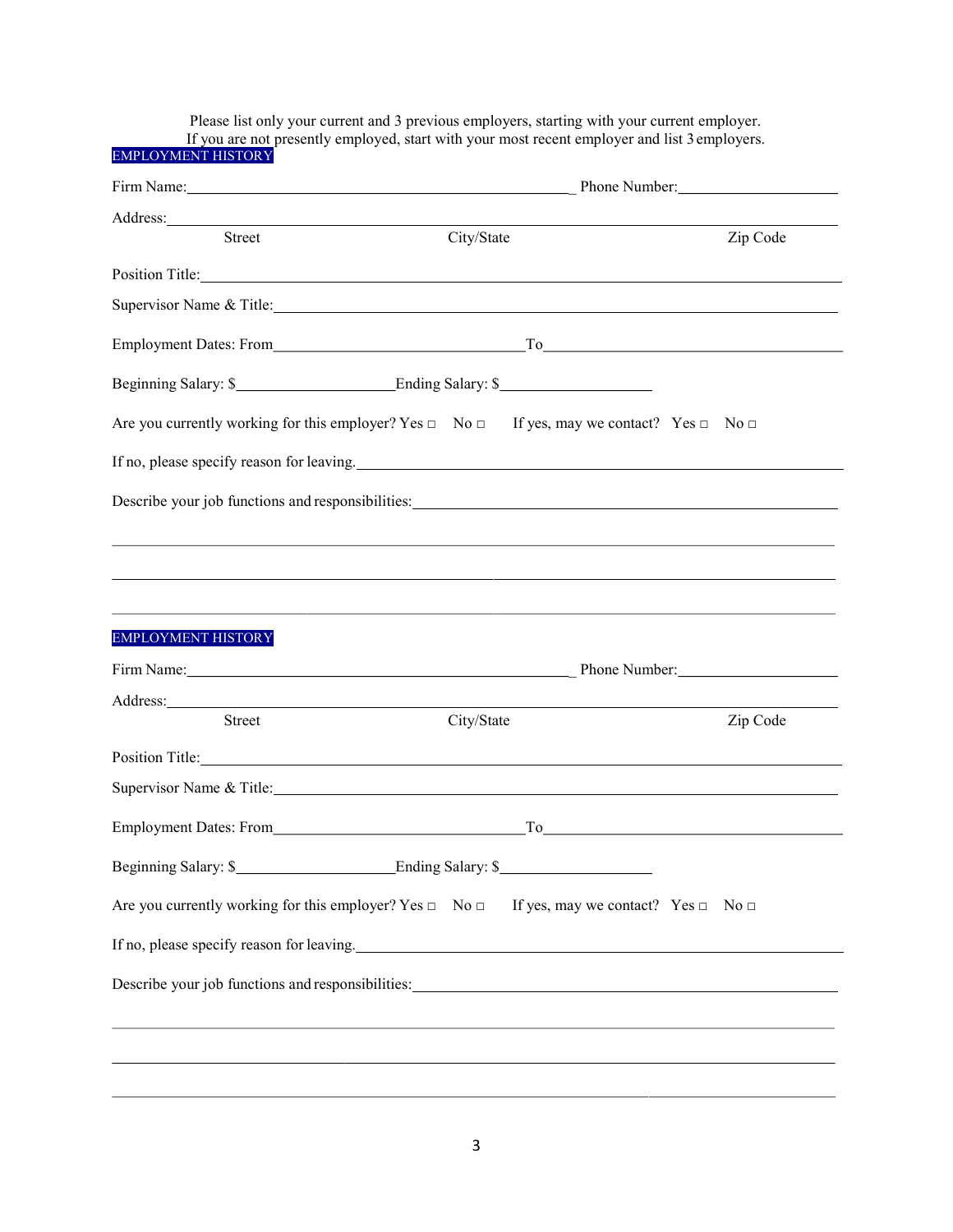# EMPLOYMENT HISTORY

|                                                                                                                                                                                                                                | Firm Name: Phone Number:                                                                                                                                                                                                      |                                                                                                                                                                                                                                                                                                                                       |  |  |  |
|--------------------------------------------------------------------------------------------------------------------------------------------------------------------------------------------------------------------------------|-------------------------------------------------------------------------------------------------------------------------------------------------------------------------------------------------------------------------------|---------------------------------------------------------------------------------------------------------------------------------------------------------------------------------------------------------------------------------------------------------------------------------------------------------------------------------------|--|--|--|
| Address: 2008 and 2008 and 2008 and 2008 and 2008 and 2008 and 2008 and 2008 and 2008 and 2008 and 2008 and 2008 and 2008 and 2008 and 2008 and 2008 and 2008 and 2008 and 2008 and 2008 and 2008 and 2008 and 2008 and 2008 a |                                                                                                                                                                                                                               |                                                                                                                                                                                                                                                                                                                                       |  |  |  |
| Street                                                                                                                                                                                                                         | City/State                                                                                                                                                                                                                    | Zip Code                                                                                                                                                                                                                                                                                                                              |  |  |  |
|                                                                                                                                                                                                                                | Position Title: Note that the contract of the contract of the contract of the contract of the contract of the contract of the contract of the contract of the contract of the contract of the contract of the contract of the |                                                                                                                                                                                                                                                                                                                                       |  |  |  |
|                                                                                                                                                                                                                                | Supervisor Name & Title: Supervisor Name & Title:                                                                                                                                                                             |                                                                                                                                                                                                                                                                                                                                       |  |  |  |
|                                                                                                                                                                                                                                |                                                                                                                                                                                                                               |                                                                                                                                                                                                                                                                                                                                       |  |  |  |
|                                                                                                                                                                                                                                | Beginning Salary: \$                                                                                                                                                                                                          |                                                                                                                                                                                                                                                                                                                                       |  |  |  |
|                                                                                                                                                                                                                                | Are you currently working for this employer? Yes $\Box$ No $\Box$ If yes, may we contact? Yes $\Box$ No $\Box$                                                                                                                |                                                                                                                                                                                                                                                                                                                                       |  |  |  |
|                                                                                                                                                                                                                                | If no, please specify reason for leaving.                                                                                                                                                                                     |                                                                                                                                                                                                                                                                                                                                       |  |  |  |
|                                                                                                                                                                                                                                | Describe your job functions and responsibilities:                                                                                                                                                                             |                                                                                                                                                                                                                                                                                                                                       |  |  |  |
|                                                                                                                                                                                                                                |                                                                                                                                                                                                                               |                                                                                                                                                                                                                                                                                                                                       |  |  |  |
|                                                                                                                                                                                                                                |                                                                                                                                                                                                                               |                                                                                                                                                                                                                                                                                                                                       |  |  |  |
|                                                                                                                                                                                                                                |                                                                                                                                                                                                                               |                                                                                                                                                                                                                                                                                                                                       |  |  |  |
|                                                                                                                                                                                                                                |                                                                                                                                                                                                                               |                                                                                                                                                                                                                                                                                                                                       |  |  |  |
| <b>EMPLOYMENT HISTORY</b>                                                                                                                                                                                                      |                                                                                                                                                                                                                               |                                                                                                                                                                                                                                                                                                                                       |  |  |  |
|                                                                                                                                                                                                                                |                                                                                                                                                                                                                               |                                                                                                                                                                                                                                                                                                                                       |  |  |  |
|                                                                                                                                                                                                                                |                                                                                                                                                                                                                               |                                                                                                                                                                                                                                                                                                                                       |  |  |  |
| <b>Street</b>                                                                                                                                                                                                                  | City/State                                                                                                                                                                                                                    | Zip Code                                                                                                                                                                                                                                                                                                                              |  |  |  |
|                                                                                                                                                                                                                                | Position Title: Note that the contract of the contract of the contract of the contract of the contract of the contract of the contract of the contract of the contract of the contract of the contract of the contract of the |                                                                                                                                                                                                                                                                                                                                       |  |  |  |
|                                                                                                                                                                                                                                | Supervisor Name & Title: Management of the Supervisor Name & Title:                                                                                                                                                           |                                                                                                                                                                                                                                                                                                                                       |  |  |  |
| Employment Dates: From                                                                                                                                                                                                         |                                                                                                                                                                                                                               | $To$ and $\overline{a}$ and $\overline{a}$ and $\overline{a}$ and $\overline{a}$ and $\overline{a}$ and $\overline{a}$ and $\overline{a}$ and $\overline{a}$ and $\overline{a}$ and $\overline{a}$ and $\overline{a}$ and $\overline{a}$ and $\overline{a}$ and $\overline{a}$ and $\overline{a}$ and $\overline{a}$ and $\overline{$ |  |  |  |
|                                                                                                                                                                                                                                | Beginning Salary: \$                                                                                                                                                                                                          |                                                                                                                                                                                                                                                                                                                                       |  |  |  |
|                                                                                                                                                                                                                                | Are you currently working for this employer? Yes $\Box$ No $\Box$ If yes, may we contact? Yes $\Box$ No $\Box$                                                                                                                |                                                                                                                                                                                                                                                                                                                                       |  |  |  |
|                                                                                                                                                                                                                                | If no, please specify reason for leaving.                                                                                                                                                                                     |                                                                                                                                                                                                                                                                                                                                       |  |  |  |
|                                                                                                                                                                                                                                |                                                                                                                                                                                                                               |                                                                                                                                                                                                                                                                                                                                       |  |  |  |
|                                                                                                                                                                                                                                |                                                                                                                                                                                                                               |                                                                                                                                                                                                                                                                                                                                       |  |  |  |
|                                                                                                                                                                                                                                |                                                                                                                                                                                                                               |                                                                                                                                                                                                                                                                                                                                       |  |  |  |
|                                                                                                                                                                                                                                |                                                                                                                                                                                                                               |                                                                                                                                                                                                                                                                                                                                       |  |  |  |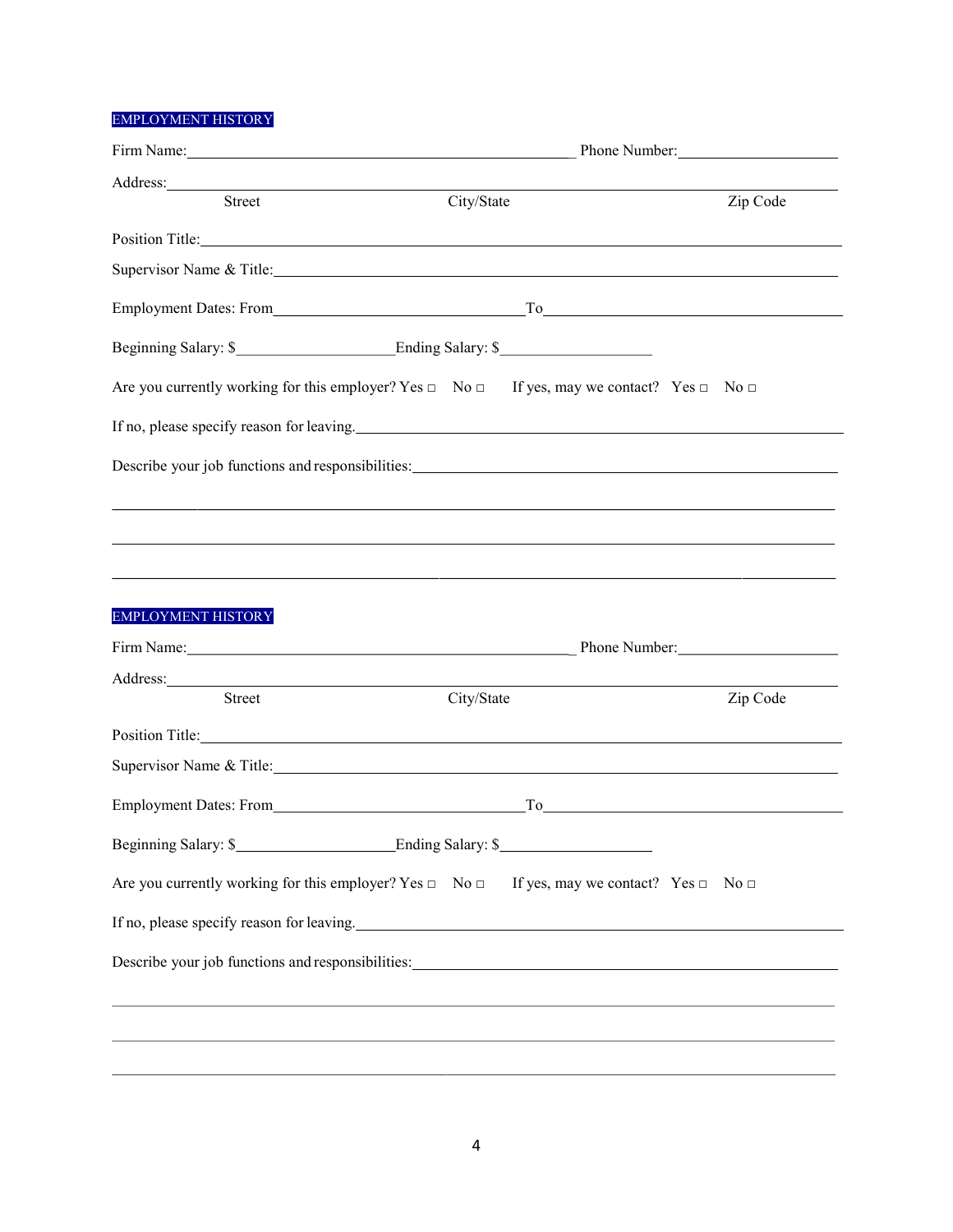List a minimum of 3 persons who you have worked with that can provide information about your character and work habits.

| <b>WORK REFERENCE</b> |                                     |                        |          |  |
|-----------------------|-------------------------------------|------------------------|----------|--|
|                       |                                     |                        |          |  |
|                       |                                     |                        |          |  |
|                       | Street                              | City/State             | Zip Code |  |
|                       |                                     |                        |          |  |
| <b>WORK REFERENCE</b> |                                     |                        |          |  |
|                       |                                     |                        |          |  |
|                       |                                     |                        |          |  |
|                       | <b>Street</b>                       | City/State             | Zip Code |  |
|                       |                                     |                        |          |  |
| <b>WORK REFERENCE</b> |                                     |                        |          |  |
|                       |                                     | Phone: $\qquad \qquad$ |          |  |
|                       | Address: <u>North Communication</u> |                        |          |  |
|                       | Street                              | City/State             | Zip Code |  |
|                       |                                     |                        |          |  |
| PERSONAL REFERENCE    |                                     |                        |          |  |
|                       |                                     |                        |          |  |
|                       | <b>Street</b>                       | City/State             | Zip Code |  |
| Age:                  | Years Known:                        |                        |          |  |
| PERSONAL REFERENCE    |                                     |                        |          |  |
|                       | Name:                               |                        |          |  |
| Address:              |                                     |                        |          |  |
|                       | Street                              | City/State             | Zip Code |  |
| Age:                  | Years Known:                        |                        |          |  |
| PERSONAL REFERENCE    |                                     |                        |          |  |
|                       |                                     |                        |          |  |
|                       |                                     |                        |          |  |
|                       | Street                              | City/State             | Zip Code |  |
| Age:                  | Years Known:                        | Relationship:          |          |  |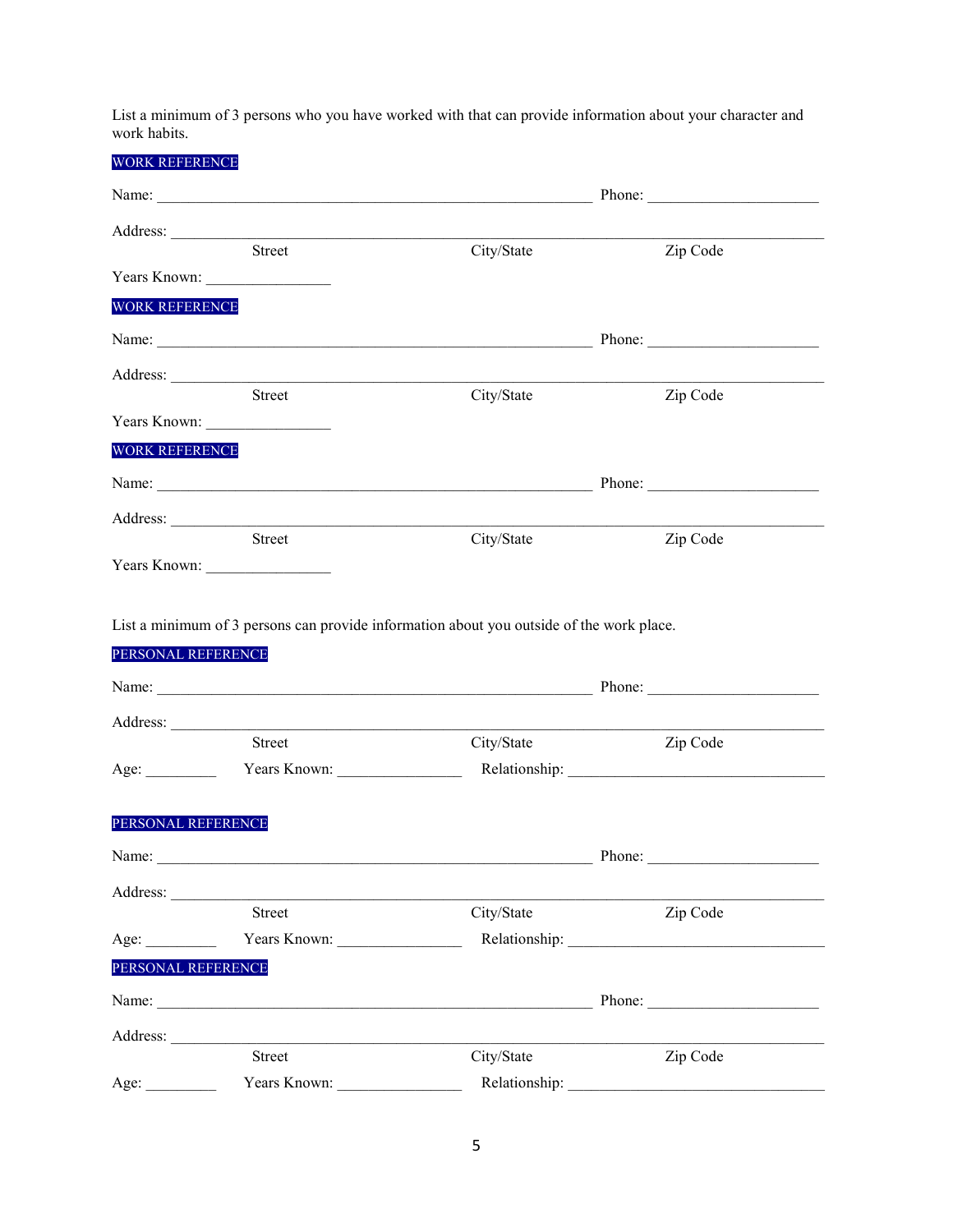List all traffic convictions you have had in the last 7 years. Include date of conviction, offense and city & state of the offense.

# **TRAFFIC VIOLATIONS**

List all arrests and convictions for any criminal offense you have had. Do Not include traffic offenses. Include date of conviction, offense and city  $\&$  state of the offense.

#### CRIMINAL HISTORY